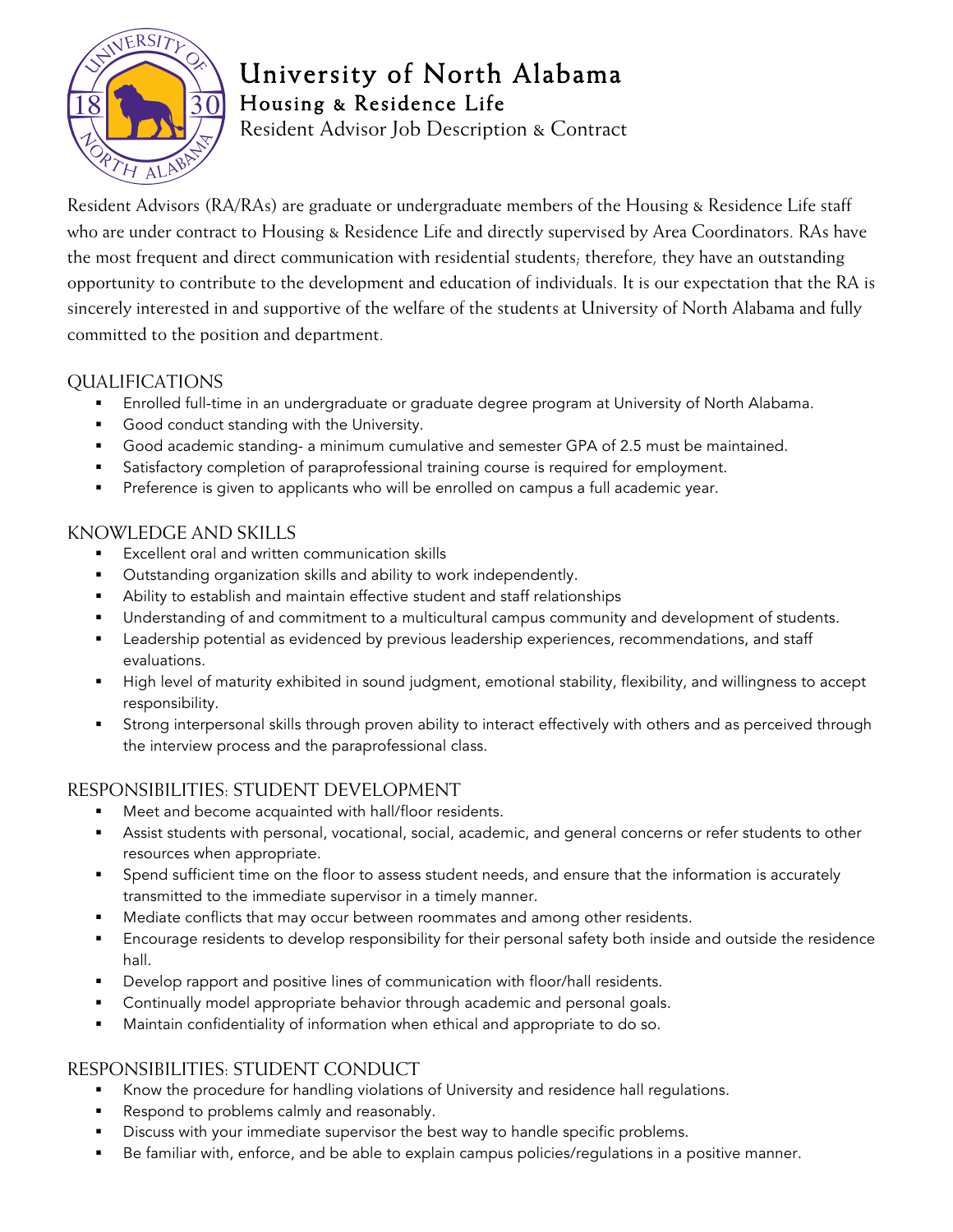- § Recognize the importance of making decisions that are consistent with the expectations and procedures of Housing & Residence Life and personally abide by all policies.
- § Enforce all policies accordingly. This means that under no circumstances should a RA ignore the violation of a regulation or policy by a resident.
- Maintain accurate records regarding policy violations and work closely with professional staff to communicate actions taken.
- Immediately address and document all incidents and situations that threaten the health, safety, and security of the community.
- **•** Immediately address and document all instances of damage and/or vandalism.

#### RESPONSIBILITIES: PROGRAMMING & COMMUNITY DEVELOPMENT

- **•** Facilitate development of a positive living environment by creating opportunities for residents to interact and to form connections with their roommates, other residents, and the campus as a whole.
- Create and maintain an environment conducive to studying by enforcing courtesy hours and quiet hours during the evening.
- § Assist in the assessment, planning, implementation, and evaluation of a values-based programming model and related activities.
- **•** Identify potential hall leaders and direct their involvement at the floor, hall, and university levels.
- Encourage the active involvement of residents in planning, implementing, and participating in hall, department, and university sponsored activities.
- **•** Facilitate community standards with residents and review and/or update the standards throughout the academic year.

#### RESPONSIBILITIES: ADMINISTRATION & DOCUMENTATION

- § Attend all weekly staff meetings, individual meetings (1:1's), and staff developments.
- § Complete all assigned administrative tasks thoroughly, accurately, and on time including, but not limited to, floor meeting information, room condition reports, program proposals/evaluations, and weekly reports.
- **•** Assist with periodic room inspections and the proper check-in and check-out of residents.
- Assist in identifying facilities in need of repair or special attention.
- Check and respond to your email and phone messages at least once per day.
- § Check staff mailbox daily and post all University and Housing & Residence Life signage in designated area immediately upon receipt.
- Use the appropriate chain of communication when transmitting ideas, needs or concerns about residence hall living. (Resident Advisors/Senior Resident Advisors/Area Coordinators)
- § Develop positive and productive working relationships with all Housing & Residence Life staff and promote a consistent high level of performance and support from and with all staff.
- § Demonstrate respect and support for university policy, professional staff, support staff, hall government, and fellow staff members.

#### RESPONSIBILITIES: INFORMATION, COMMUNICATION, AND RESOURCE REFERRAL

- Meet regularly with individual residents and groups to explain and promote policies and programs, assess needs and community goals, and learn of ideas or concerns.
- § Uphold the established standards of confidentiality.
- Role model appropriate behavior at all times.
- **■** Encourage students to take responsibility for their own actions and to increase their consideration for others.
- § Create and maintain attractive, informative, relevant, and up-to-date bulletin boards.
- **•** Practice customer service skills that will enhance the residential experience of residents.
- § Inform residents of the fire evacuation, dangerous weather procedures, and other hall safety procedures and monitor the condition of fire safety equipment in the hall.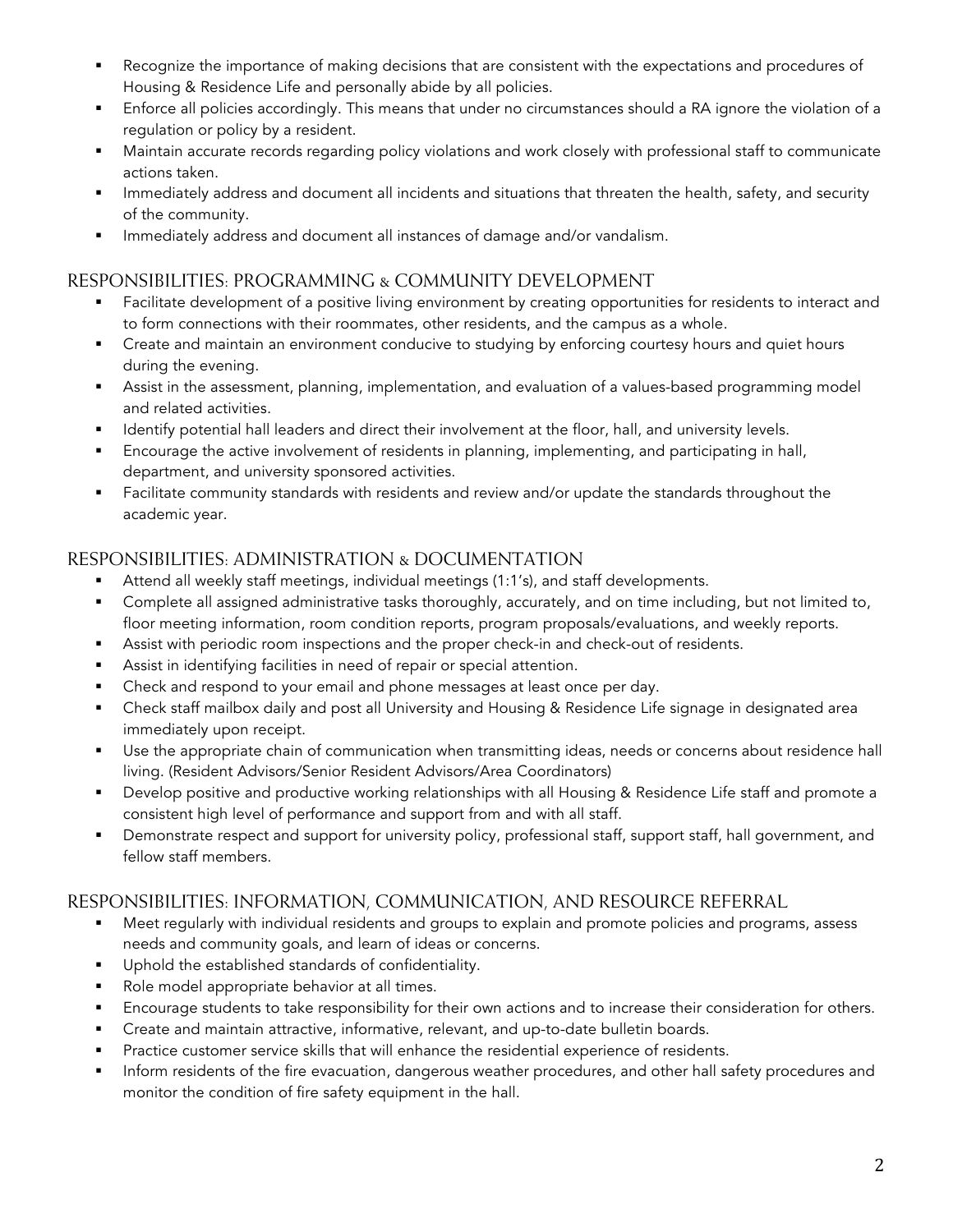#### RESPONSIBILITIES: PERSONAL/PARAPROFESSIONAL DEVELOPMENT & DEPARTMENTAL

- Actively participate in staff training (fall and spring) and developments.
- **•** Assist in student staff and professional staff interview and evaluation processes.
- Represent and communicate the mission of the department through hall tours, preview days, and orientation sessions as directed.
- Be evaluated formally by the Area Coordinators with continued employment based upon positive evaluation.
- Be evaluated by residents on his/her floor and hall through the use of institutional assessment tools.
- Challenge yourself to achieve higher levels of awareness of people's perceptions, maintaining appropriate sensitivity and awareness of cultural norms, diversity, and diversity education.
- Maintain a positive attitude concerning departmental and university policies and procedures.
- **•** Perform other duties as necessary or assigned by supervisors and/or professional staff.

#### TIME COMMITMENT: WORK LOAD

- The RA position requires a great deal of time commitment and due to the special nature of the position; no minimum or maximum number of hours can be designated. You will be expected to devote the time necessary to fulfill his/her obligation to the position. This includes specific staff duty assignments, weekly staff meetings, in-services, training, duty, and significant time and visibility on your floor.
- § RAs are not allowed to maintain outside employment UNLESS the position is on-campus, limited to ten (10) hours per week, and approved by the Area Coordinator in advance. New RAs are prohibited from holding additional positions of employment during their first semester unless approved by the AC. Exceptions will be provided during extended breaks i.e. Winter Break, Spring Break, Summer Break.

#### TIME COMMITMENT: COURSE LOAD/ACADEMIC COMMITMENTS

- RAs are required to carry a minimum of twelve (12) and maximum of eighteen (18) hours per semester. Exceptions must have the recommendation of the Area Coordinator and the written approval of the Assistant Director of Residence Life. Approval will be granted on the basis of the rationale and performance of the RA.
- **•** The department is extremely supportive of students pursuing their areas of academic interest, but some obligations can conflict with the demands of the position such as hall opening/closing, staff training, and duty requirements. Because of this, RAs will be prohibited from participating in student teaching, full-time internships, and similar on-going commitments while holding the RA position.
- RAs who fall below the semester 2.5 GPA requirements will be placed on academic probation for the following semester. If their semester GPA is still below the 2.5 requirement for the subsequent semester, their position will be terminated. RAs will be allowed no more than one probationary period during their employment. New RA candidacy may be revoked if GPA requirement is not met when contractual employment begins.

#### TIME COMMITMENT: EXTRACURRICULAR/PERSONAL ACTIVITIES

- Extracurricular involvement that does not interfere with the performance of the job is permissible. However, these obligations and positions should be discussed with the Area Coordinator in advance. Failure to obtain preliminary approval may result in disciplinary action and/or termination.
- New RAs are prohibited from participating in activities requiring extensive time commitment including, but not limited to, Greek Recruitment, LaGrange Society, Navigators, Organizational Officer positions, etc., their first semester as an RA.
- Area Coordinators, in conjunction with the Assistant Director, reserve the right to limit extracurricular involvement should it negatively impact the RAs job performance.

#### **COMPENSATION**

- § Full room scholarship for academic year (approximate value of \$4,392)
- § Traditional: Stipend of \$2,700 per year (paid in 10 taxed payments of \$270 per month, August-May)
- Cluster/Suite: Stipend of \$2,200 per year (paid in 10 taxed payments of \$220 per month, August-May)
- § UNA Bookstore Discount (10% off everything but textbooks)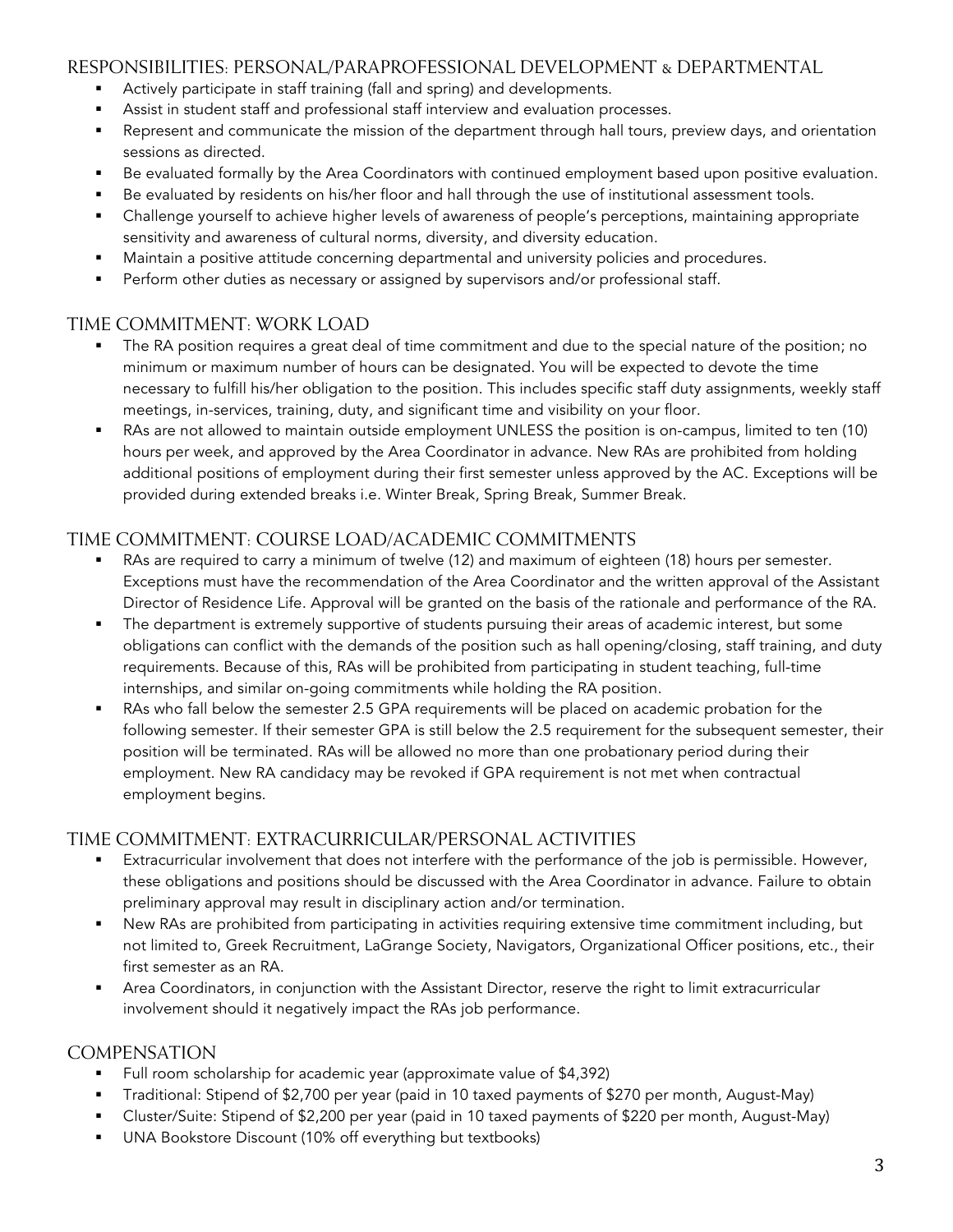# CONTRACTUAL TERMS

#### GENERAL EXPECTATIONS

- RAs are required to live in assigned on-campus housing for the duration of employment. Hall placements are determined by professional staff and based on the needs of the residents, staff, department, and university. All placements are subject to change as needed.
- § The RA position is a one (1) year appointment. In rare instances one (1) semester appointments will be considered. Termination after one semester is possible based upon evaluation by the supervisor.
- RAs are responsible for the duties, policies, procedures, and conditions outlined in the RA Position Description & Contract, the RA Training Manual, the Residence Hall Contract, the Student Handbook, the HRL website, and expectations set by professional staff.
- RAs are expected to be a positive role model through personal example. An RA is subject to higher standards than a person in the general student population. Additionally, an RA is expected to respect the dignity of all individuals including, but not limited to: residents, students, professional staff, faculty and staff, family members, and members of the UNA community; and refrain from language or behavior which would be incongruent with that respect.
- RAs will refrain from any behavior that discriminates against an individual or group because of their race, color, sex, pregnancy, religion, creed, ethnicity, national origin, disability, age, sexual orientation, gender identity, veteran or military status, predisposing genetic characteristics, domestic violence victim status, or any other protected category under applicable local, state, or federal law. Any employee found in violation of this requirement shall be subject to corrective action, which may include disciplinary action and/or termination.
- The RA is responsible for other duties as assigned by their supervisor(s) or Housing & Residence Life.

#### TIME COMMITMENT

- RAs are required to complete office hours in Housing & Residence Life. This time is dedicated solely to jobrelated responsibilities and RA's should prioritize accordingly. The specific number of hours is designated during fall training.
- RAs will either post designated open door hours or work evening desk hours as determined by hall placement. The specific number of hours is designated during fall training.
- § RAs will be assigned to a "duty" rotation schedule for weekdays, weekends, and holidays. RAs will also be expected to provide duty coverage over breaks, as needed, which includes extended weekends, Thanksgiving, Christmas and spring breaks. RAs will be expected to follow the appropriate duty procedures which are outlined in the RA manual and Duty Contract.
- **•** There will be periods throughout the year in which additional coverage is required for departmental events, Preview Days, Staff Selection, openings, closings, campus events, and other times as specified by supervisors.
- § RA's must remain on-campus and be available throughout the week in their assigned residence hall. This includes returning to and staying in his/her room each Sunday-Thursday nights. Up to twelve (12) days may be excused per semester for personal use.
- The Area Coordinator must approve time away from the hall that extends overnight in advance.
- § Housing & Residence Life reserves the right to designate specific weekends as "all on duty" for RAs.